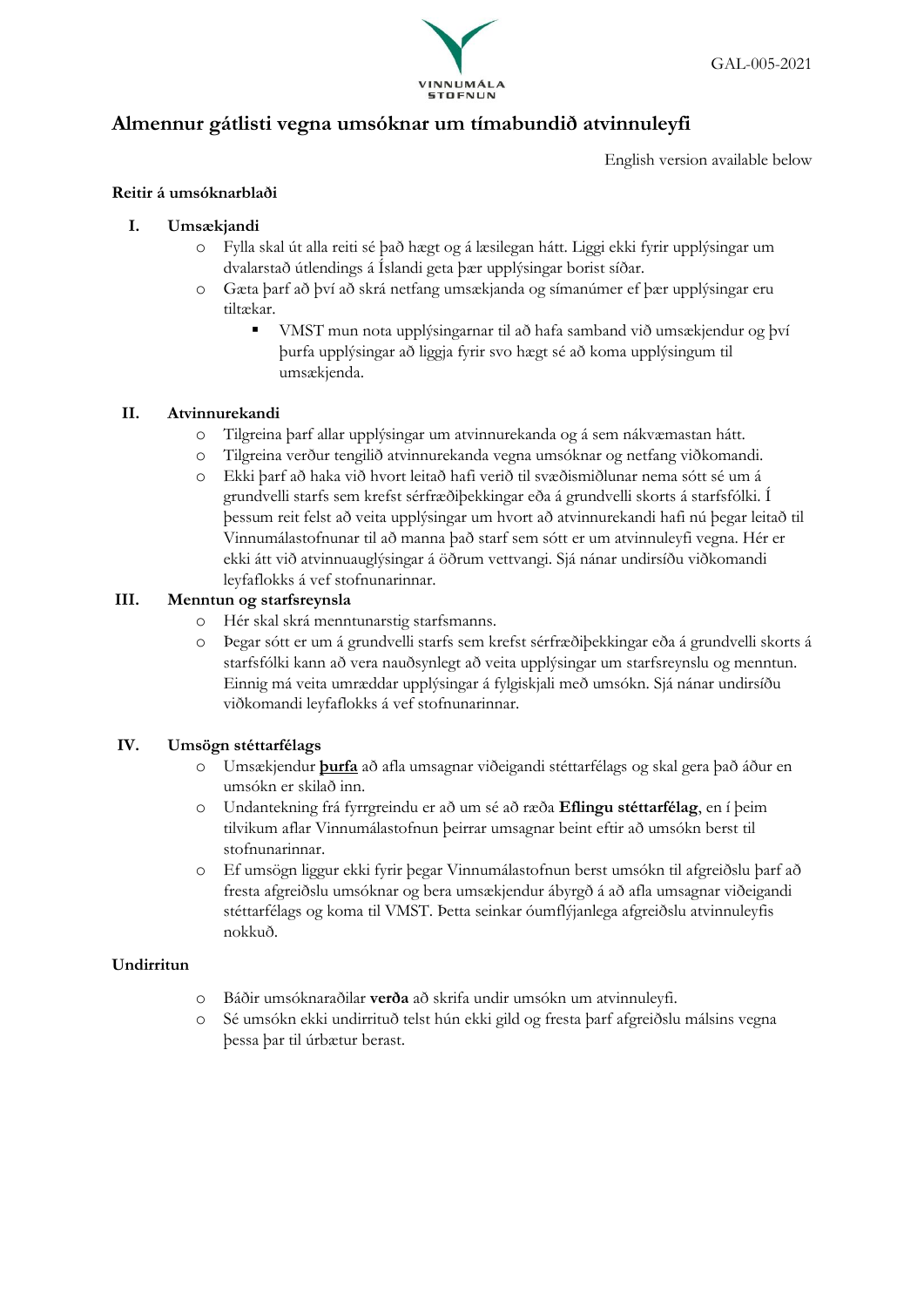

# **General checklist for a temporary work permit application**

### **Fields on the application form**

- **I. Applicant**
	- o All fields should be filled out in a legible manner. If information regarding the foreign national's place of residence is not yet available, it may be sent later.
	- o Please ensure to stipulate the applicant's email address and phone number if the information is available.
		- § The Directorate of Labour will use the information to contact the applicants and therefore the information must be available to be able to provide information to the applicants.

# **II. Employer**

- o Information regarding the employer must be stipulated as accurately as possible.
- o The employee's contact person must be stipulated regarding the application, and their e-mail address.
- o It is not necessary to confirm if assistance from the regional employment agency has been sought unless the application is on the ground of specialist knowledge or due to a shortage of employees. This field provides information regarding whether the employer has already sought assistance from The Directorate of Labour to fill the position for which the work permit is applied for. This does not apply to other employment advertisements. For further information, please refer to the subpage of the relevant application category on the directorate's website.

# **III. Education and work experience**

- o Information regarding the employee's level of education is to be stipulated here.
- o When applying for a work permit on the grounds of specialist knowledge or due to a shortage of employees, it may be necessary to provide information and education. The relevant information may also be provided in an accompanying document with the application. For further information, please refer to the subpage of the relevant application category on the directorate's website.

# **IV. Opinion of the relevant labour union**

- o Applicants **must** obtain the opinion from the relevant labour union and shall do so before the application is submitted.
- o The only exemption from the foregoing is when the union is **Efling Labour Union,**  and in these instances, the opinion is obtained by The Directorate of Labour directly after the application has been received by the directorate.
- o If the opinion has not been obtained when the application has been received by The Directorate of Labour for processing, it will be necessary to postpone the application's processing, and the applicants are responsible for obtaining the opinion of the relevant union and submitting them to the directorate. This inevitably somewhat delays the processing of the work permit.

### **Signatures**

- o Both applying parties **must** sign the work permit application.
- o If the application is not signed, it is not considered valid, and processing must be postponed until amendments have been made.